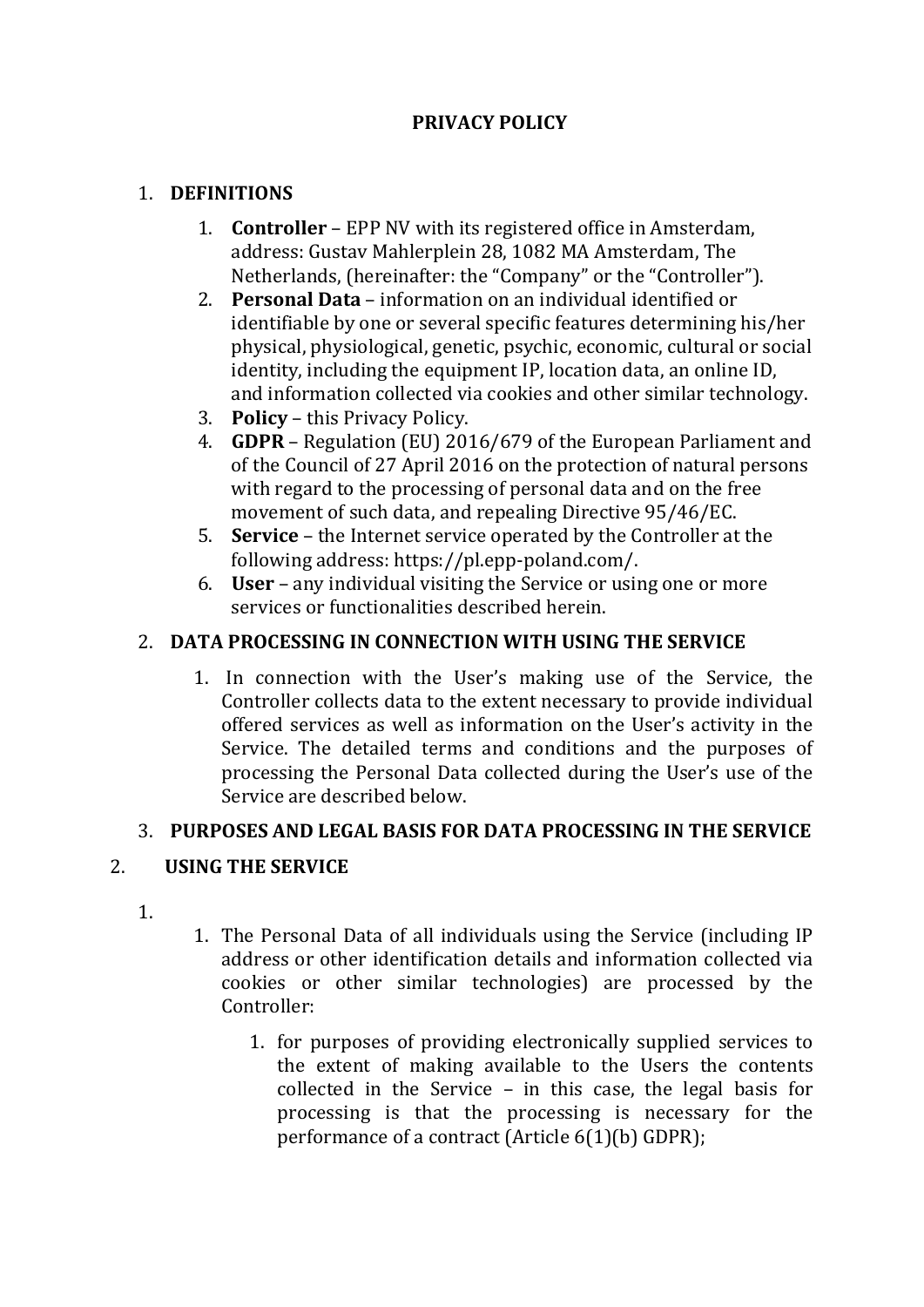- 2. for analytical and statistical purposes in this case, the legal basis for processing is the Controller's legitimate interest (Article 6(1)(f) GDPR), consisting in conducting the analyses of the Users' activity and their preferences in order to improve the functionalities applied and the services provided;
- 3. for purposes of determining and seeking or defending against claims, if any – in this case, the legal basis for processing is the Controller's legitimate interest (Article 6(1)(f) GDPR), consisting in the protection of its rights.
- 2. The User's activity in the Service, including his/her Personal Data, is recorded in system logs (a special computer programme used for storing chronological records with information on events and actions relating to the IT system used for providing the services by the Controller). The information collected in logs are processed predominantly for purposes connected with the provision of services. They are also processed by the Controller for technical and administrative purposes, for the purpose of ensuring IT system security and managing such IT system, as well as for analytical and statistical purposes – in this case, the legal basis for processing is the Controller's legitimate interest (Article 6(1)(f) GDPR).

#### 3. **NEWSLETTER**

- 1.
- 1. The Controller provides the newsletter service on terms and conditions set out in the Regulations to those individuals who provided their e-mail address for this purpose. The provision of data is required for the purposes providing the newsletter sending service and the failure to provide the same results in the inability to send it.
- 2. The Personal Data are processed:
	- 1. for the purposes of providing the newsletter sending service in this case, the legal basis for processing is that the processing is necessary for the performance of a contract (Article 6(1)(b) GDPR);
	- 2. in the case of sending to the User marketing contents in a newsletter – in this case, the legal basis for processing is the Controller's legitimate interest (Article 6(1)(f) GDPR) in connection with the User's consent to receive a newsletter;
	- 3. for analytical and statistical purposes in this case, the legal basis for processing is the Controller's legitimate interest (Article 6(1)(f) GDPR), consisting in conducting the analyses of the Users' activity in the Service in order to improve the functionalities applied;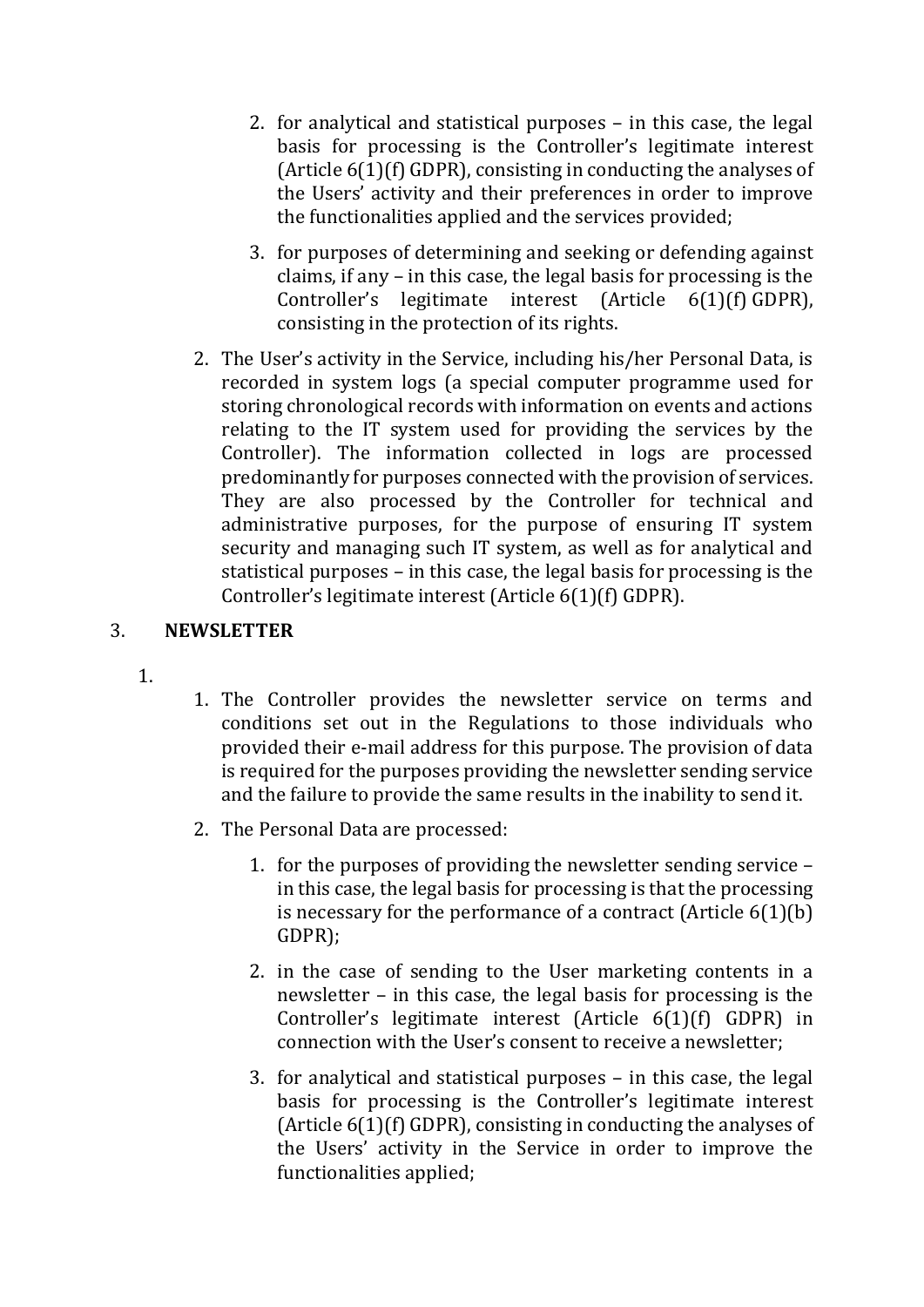4. for purposes of determining and seeking or defending against claims, if any – in this case, the legal basis for processing is the Controller's legitimate interest (Article 6(1)(f) GDPR), consisting in the protection of its rights.

## 2. **SOCIAL NETWORKING SERVICES**

1. The Controller processes the Personal Data of the Users visiting the Controller's profiles in the social media (Facebook, YouTube, Instagram, Twitter). These data are processed exclusively in connection with operating the profile, including for the purpose of informing the Users on the Controller's activity and promoting various types of events, services, and products. The legal basis for the Personal Data processing by the Controller for this purpose is the Controller's legitimate interest (Article 6(1)(f) GDPR), consisting in the promotion of its own brand.

## 3. **COOKIES AND SIMILAR TECHNOLOGY**

1. Cookies are small text files installed in the device of the User viewing the Service. Cookies collect information facilitating the website operation, e.g., through remembering the User's visits to the Service and the actions performed by him/her.

## 4. "**SERVICE" COOKIES**

- 1.
- 1. The Controller uses the so-called service cookies predominantly for the purpose of providing electronically supplied services to the User and improving the quality of such services. Accordingly, the Controller and other entities providing analytical and statistical services for the Controller use cookies by storing information or obtaining access to the information already stored in the User's telecommunications end device (computer, telephone, tablet, etc.). The cookies used for this purpose include:
	- 1. cookies with data input by the User (session ID), for the duration of the session (user input cookies);
	- 2. authentication cookies used for services which require authentication, for the duration of the session;
	- 3. user centric security cookies, e.g., cookies used for identifying any abuse in the field of authentication;
	- 4. multimedia player session cookies (e.g., flash player cookies), for the duration of the session;
	- 5. the User's interface customisation persistent cookies, for the duration of the session or a bit longer.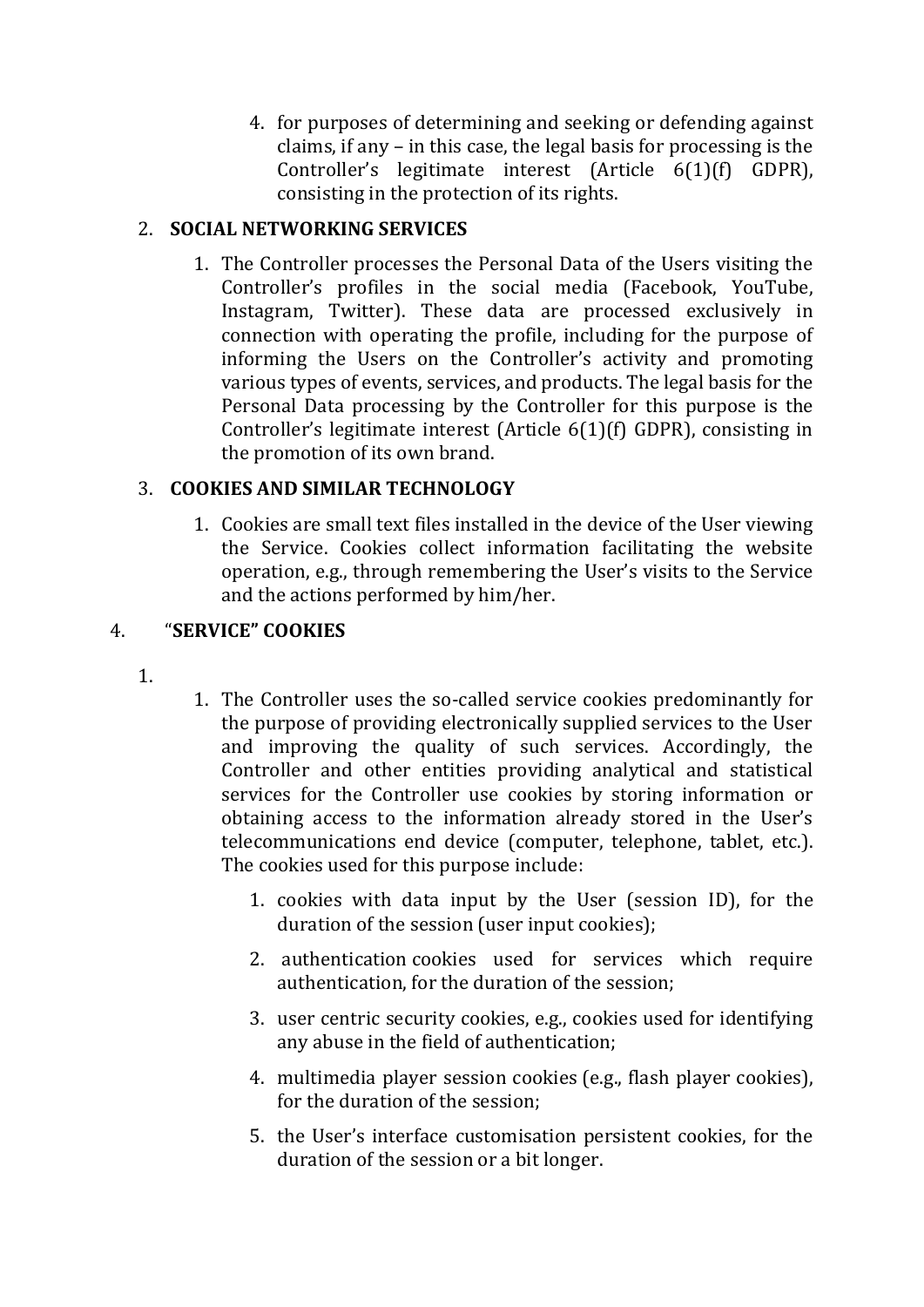#### 2. **ANALYTICAL AND MARKETING TOOLS USED BY THE CONTROLLER'S PARTNERS**

1. The Controller and its Partners apply various solutions and tools used for analytical and marketing purposes. Essential information on such tools is given below. For detailed information, see relevant partner's privacy policy.

## 5. **GOOGLE ANALYTICS**

- 1.
- 1. Google Analytics cookies are the files used by Google for the purpose of analysing how the Service is used by the User and for generating statistics and reports on the Service operation. Google does not use the collected data to identify the User nor combines such information for the purpose of enabling such identification. For detailed information on the scope and the terms and conditions of collecting data in connection with these services, see: [https://www.google.com/intl/pl/policies/privacy/partners.](https://www.google.com/intl/pl/policies/privacy/partners)

# 6. **SOCIAL MEDIA PLUGINS**

- 1.
- 1. The Service uses social media plugins (Facebook, Google+, LinkedIn, Twitter). These plugins enable the User to share the contents published in the Service in a selected social networking service. Due to the use of such plugins in the Service, a given social networking service receives information on the User's making use of the Service and may assign such information to the User's profiles created in such social networking service. The Controller does not have knowledge on the purpose or scope of data collection by social networking services. For detailed information, see:
	- 1. Facebook: <https://www.facebook.com/policy.php>
	- 2. Google: [https://privacy.google.com/take](https://privacy.google.com/take-control.html?categories_activeEl=sign-in)[control.html?categories\\_activeEl=sign-in](https://privacy.google.com/take-control.html?categories_activeEl=sign-in)
	- 3. LinkedIn: [https://www.linkedin.com/legal/privacy](https://www.linkedin.com/legal/privacy-policy?_l=pl_PL)[policy?\\_l=pl\\_PL](https://www.linkedin.com/legal/privacy-policy?_l=pl_PL)
	- 4. Twitter: <https://twitter.com/en/privacy>

# 2. **MANAGING COOKIES SETTINGS**

1. Any use of cookies for the purpose of collecting data via such cookies, including obtaining access to data stored on the User's device, requires the User's prior consent. Such consent can be withdrawn at any time.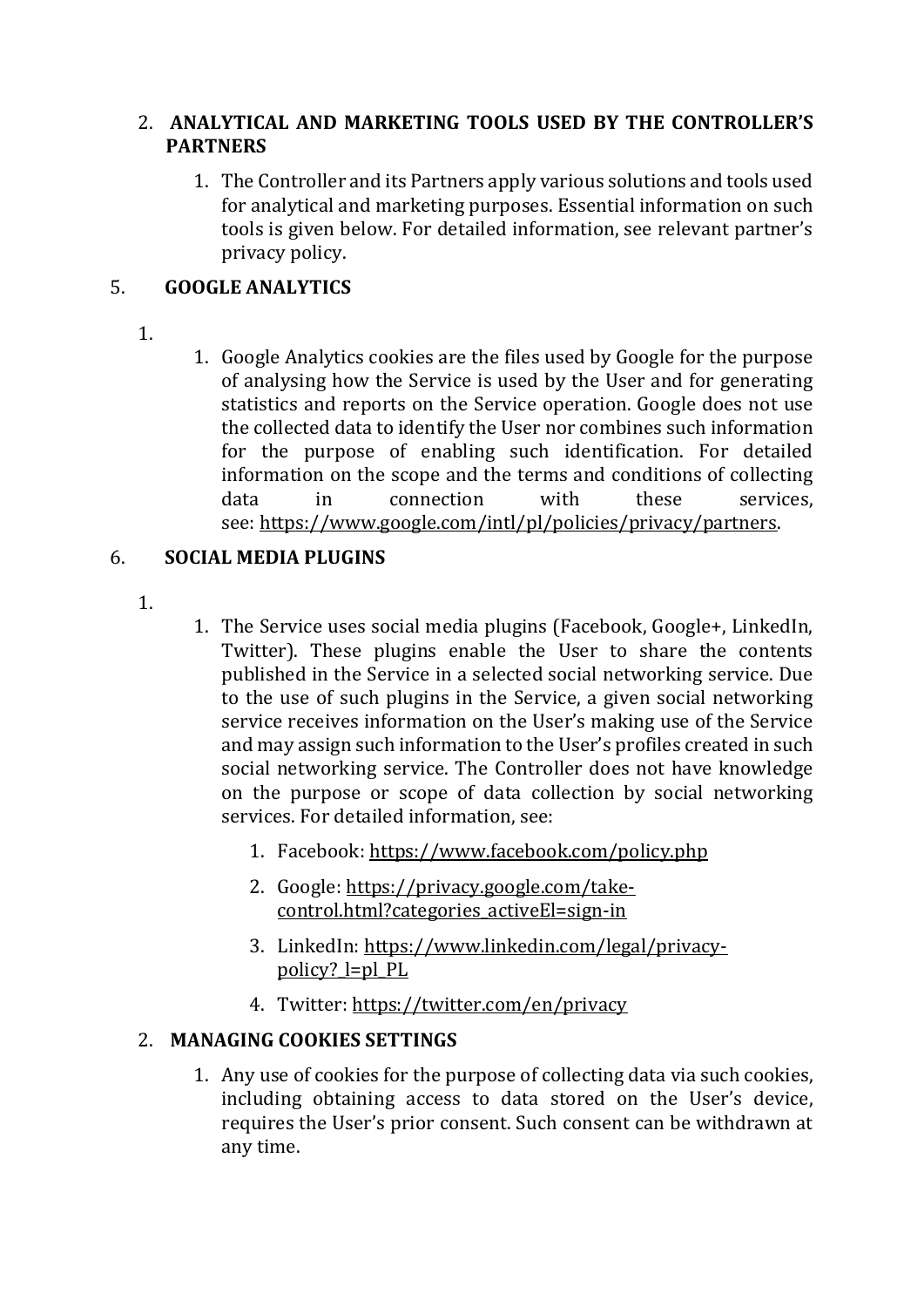- 2. Such consent is not required only in the case of cookies whose application is necessary to provide the telecommunications services (data transmission for the purpose of displaying contents).
- 3. You can withdraw your consent for using cookies in your Internet browser settings. For detailed information, see:
	- 1. Internet Explorer: [https://support.microsoft.com/pl](https://support.microsoft.com/pl-pl/help/17442/windows-internet-explorer-delete-manage-cookies)[pl/help/17442/windows-internet-explorer-delete-manage](https://support.microsoft.com/pl-pl/help/17442/windows-internet-explorer-delete-manage-cookies)[cookies](https://support.microsoft.com/pl-pl/help/17442/windows-internet-explorer-delete-manage-cookies)
	- 2. Mozilla Firefox: <http://support.mozilla.org/pl/kb/ciasteczka>
	- 3. Google Chrome: [http://support.google.com/chrome/bin/answer.py?](http://support.google.com/chrome/bin/answer.py?hl=pl&answer=95647) [hl=pl&answer=95647](http://support.google.com/chrome/bin/answer.py?hl=pl&answer=95647)
	- 4. Opera: [http://help.opera.com/Windows/12.10/pl/cookies.ht](http://help.opera.com/Windows/12.10/pl/cookies.html) [ml](http://help.opera.com/Windows/12.10/pl/cookies.html)
	- 5. Safari: <https://support.apple.com/kb/PH5042?locale=en-GB>

#### 3. **PERSONAL DATA PROCESSING PERIOD**

- 1. The period of data processing by the Controller depends on the type of the service provided and the processing purpose. As a rule, data are processed for the duration of the service provision, until the withdrawal of the consent granted or until making an effective objection against data processing in cases where the legal basis for data processing is the Controller's legitimate interest.
- 2. The data processing period may be extended in the case where the processing is necessary to determine and seek or defend against claims, if any, and after the expiry of this period only in the case and to the extent required by legal regulations. Following the processing period expiry, the data become irreversibly deleted or anonymised.

#### 4. **USER'S RIGHTS**

- 1. The User shall have the right to have access to the data and to request from the Controller their rectification or erasure or restriction of processing, the right to data portability, the right to object against data processing, and the right to lodge a complaint with a supervisory authority dealing with the Personal Data protection.
- 2. To the extent the User's data are processed, such consent can be withdrawn at any time by contacting the Controller or using the functionalities available via the Service.
- 3. The User has the right to object against data processing for marketing purposes, if such processing takes place in connection with the Controller's legitimate interest as well as, for reasons related to the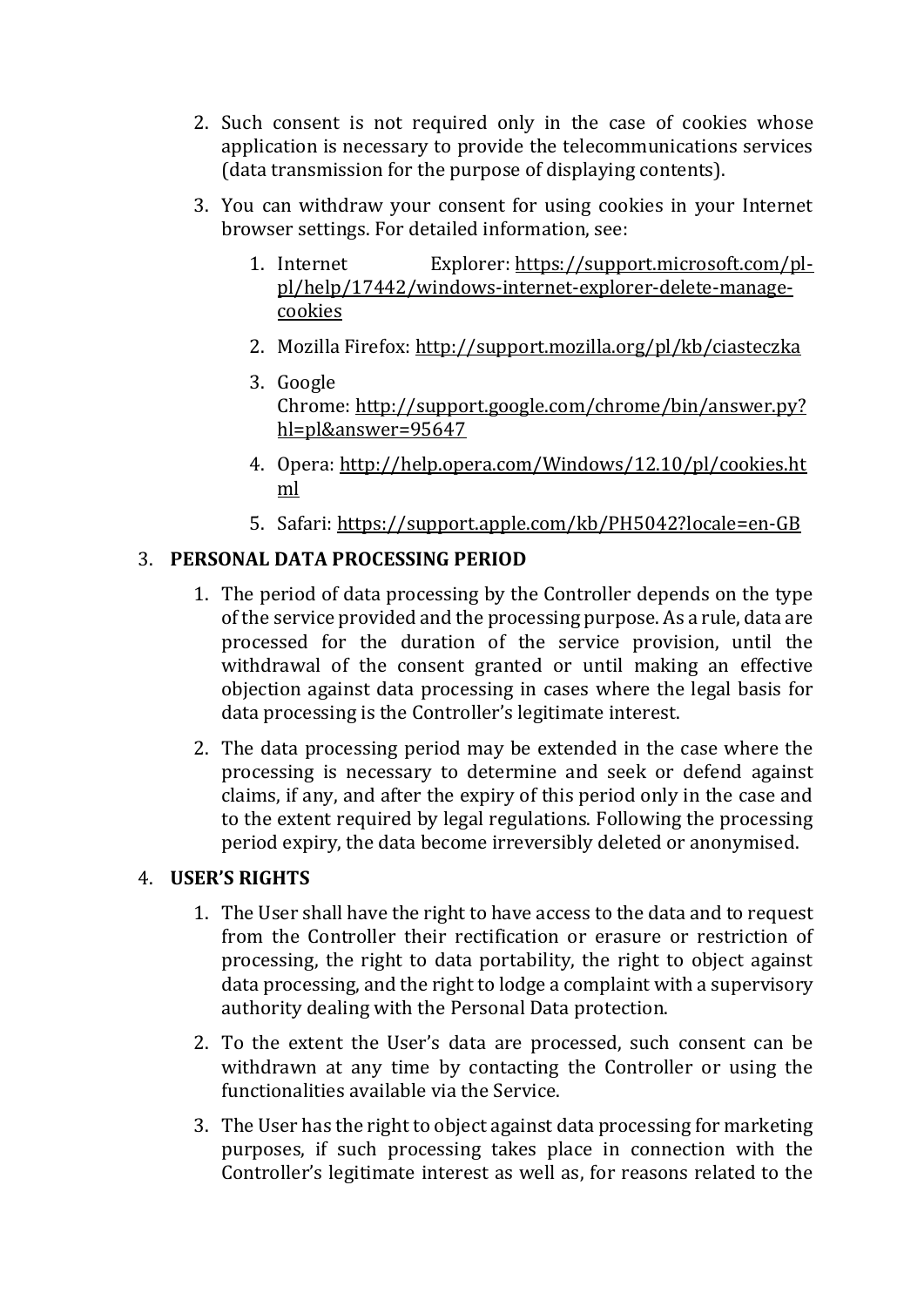User's special situation, in other cases where the legal basis for data processing is the Controller's legitimate interest (e.g., in connection with pursuing analytical and statistical purposes).

4. For more information on rights under GDPR, click here [link to Transparency Policy].

#### 5. **DATA RECIPIENTS**

- 1. In connection with the provision of services, the Personal Data will be disclosed to third party entities, including, without limitation, providers of IT services, in particular hosting services, providers responsible for IT system operation, providers of analytical services, marketing agencies (to the extent of marketing services) and the Controller's affiliates, including member entities of the Controller's group of companies.
- 2. If the User's consent is obtained, his/her data can also be made available to other entities for their own purposes, including marketing ones.
- 3. The Controller reserves the right to disclose selected information on the User to competent authorities or third parties who require the provision of such information, relying on relevant legal basis and in compliance with applicable legal regulations.

#### 6. **DATA TRANSFER OUTSIDE EEA**

- 1. The Personal Data protection level outside the European Economic Area (EEA) differs from the one which the European law ensures. For this reason, the Controller transfers the Personal Data outside the EEA only in the case where it is necessary and subject to ensuring appropriate protection level, mainly through:
	- 1. the cooperation with the Personal Data processors in the countries for which the European Commission issued a decision declaring that an appropriate level of the Personal Data protection is ensured therein (adequacy decision);
	- 2. the application of standard contractual clauses issued by the European Commission;
	- 3. the application of binding corporate rules approved by the competent supervisory authority;
	- 4. in the case of data transfer to the USA the cooperation with the entities participating in the Privacy Shield approved by the European Commission decision.

#### 7. **PERSONAL DATA SAFETY**